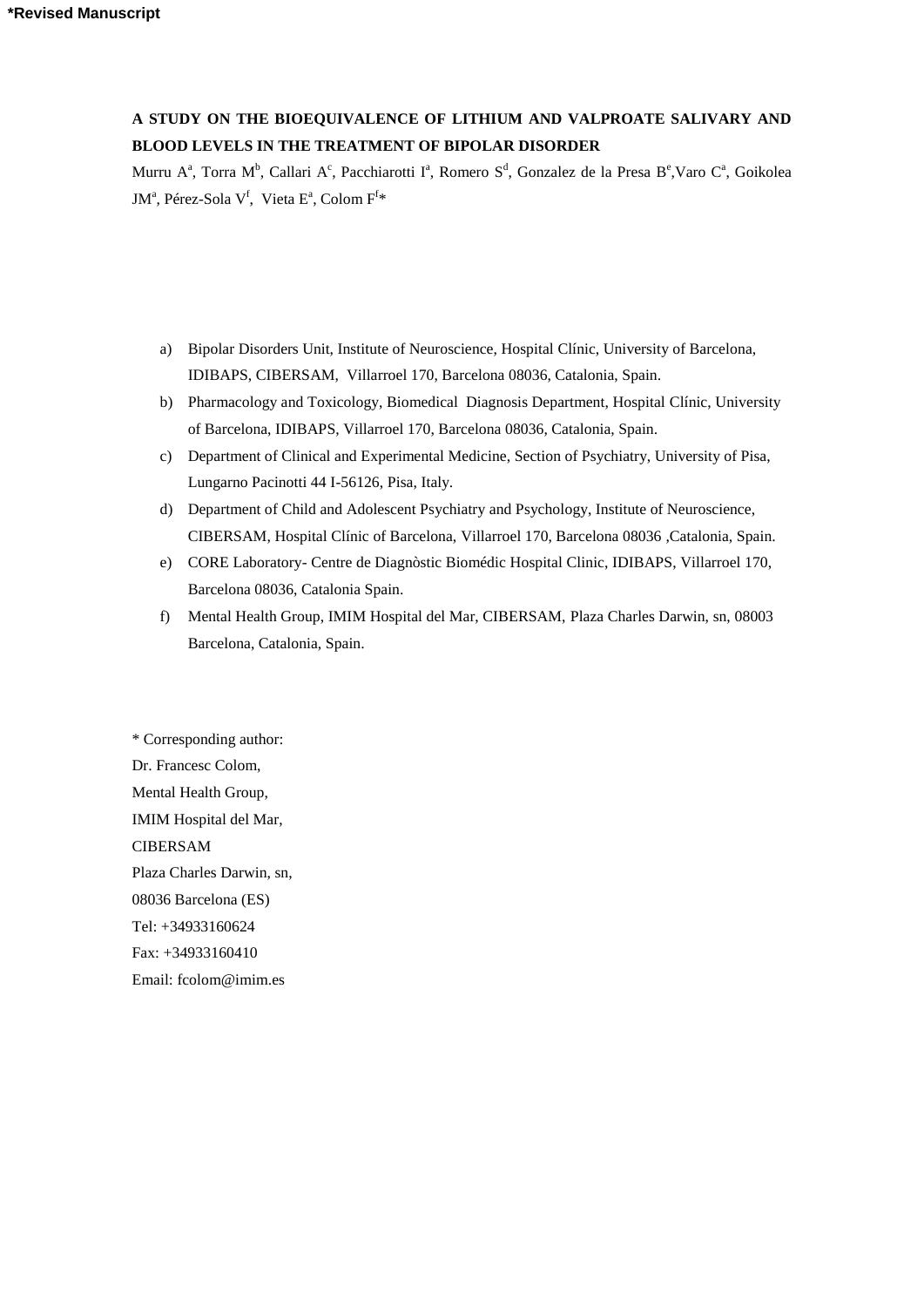# **ABSTRACT**

Lithium (Li) and valproate (VPA) are commonly used in the treatment of bipolar disorder (BD), with narrow therapeutic window requiring periodic control of serum levels. This prevents intoxication, lack of efficacy due to low serum concentrations, and allows monitoring treatment adherence. We aimed at evaluating the bioequivalence of salivary and blood levels of LI or VPA in a sample of adult BD patients. Secondarily, lithium bioequivalence was evaluated across different patients' lifespans. BD patients treated with either Li or VPA underwent contemporary standard serum and salivary measurements. Blood levels of both drugs were taken according to standard procedures. Li salivary levels were performed by an adapted potentiometric method on the AVL9180 electrolyte analyzer and confirmed by means of a Perkin-Elmer AA200 flame atomic absorption spectrometer. VPA salivary levels were taken with an immune-assay method with turbidimetric inhibition. Correlations were calculated with Pearson Product Moment Correlation in an interim analysis. Age was controlled with partial correlation technique. A total of 50 patients (38 on Li, 12 on VPA) were enrolled. Blood-saliva bioequivalence for VPA was not found due to a high variability in salivary measures. Li measures resulted in a high correlation  $(r=0.767,$  $p<0.001$ ), showing no partial correlation with age (r=0.147, p=0.380). Li salivary test is a reliable method of measuring Li availability and is equivalent to serum levels. Potential advantages of Li salivary testing are its non-invasive nature and the possibility of doing the test during the usual appointment with the psychiatrist.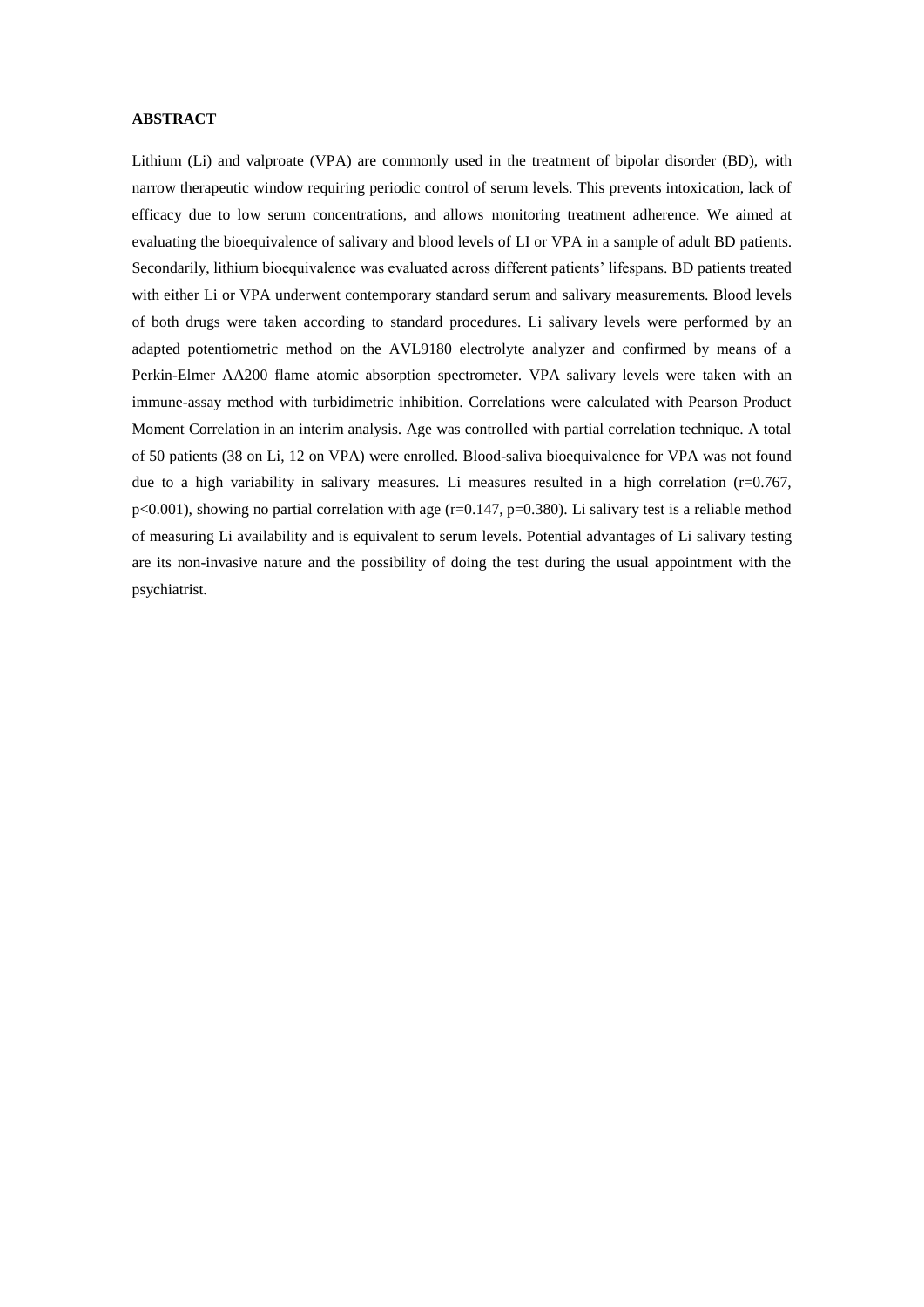# **1. INTRODUCTION**

Bipolar Disorder (BD) is a highly prevalent and chronic condition, with high risk of relapses into acute episodes within 5 years (Keller et al., 1993; Merikangas et al., 2011). For this reason, an appropriate longterm treatment with mood stabilizers aimed at preventing recurrences is necessary (Grande et al., 2015).

In the last twenty years several drugs for the treatment of acute phases and for the prevention of relapses in BD have been introduced (Carvalho et al., 2015). Along with newer agents, "classical" mood stabilizers such as lithium (Li) and valproate (VPA) are still widely used, alone or in combination, in the long term treatment of BD (Samalin et al., 2016). Lithium still represents a cornerstone in the treatment of BD, and the long clinical experience associated with the use of this drug makes it a relatively safe tool to prevent recurrences of BD (Geddes and Miklowitz, 2013; Nivoli et al., 2010). Valproate is also considered by most clinical guidelines as a first-line option in the maintenance phase, although some concerns on tolerability have been raised (Murru et al., 2015; Yatham et al., 2013). As both lithium and valproate have a relatively narrow therapeutic window, therapeutic ranges need to be routinely checked. Blood sampling and subsequent measuring –generally twice a year- are the methods used to check for Li and VPA levels in everyday clinical practice (NICE, 2014).

Unfortunately, Li has a high discontinuation rate, with an average time of adherence as short as 76 days at 6-year follow-up (Johnson and McFarland, 1996). To date there are no similar data for VPA. Poor adherence is a common issue in BD patients, with rates of 20-40% (Colom et al., 2000; Murru et al., 2013; Sajatovic et al., 2009) in euthymic patients, and up to 40-64% among acute manic patients (Keck et al., 1997; Montoya et al., 2007). Poorly adherent BD patients suffer from greater chronicity, worse functioning, an increased number of visits to emergency units and increased and longer acute admissions, with subsequent higher health expenses (Gianfrancesco et al., 2008; Lew et al., 2006). The risk of poor adherence has been documented in BD patients within the first weeks after initiating or changing treatment due to a manic or mixed relapse (González-Pinto et al., 2010). This is a delicate moment, in which poor illness awareness and need for effective treatment should lead clinicians to require a frequent monitoring of mood stabilizers in order to assess therapeutic blood levels, reduce risks of toxicity as well as ensuring treatment adherence.

The literature on the subject of salivary measures of drugs in patient populations affected by BD is almost nonexistent. Saliva was initially investigated as an alternative fluid for therapeutic monitoring of some anticonvulsants in the late 1970s until recent years on epileptic samples (Danhof and Breimer; Mucklow et al., 1981; Patsalos and Berry, 2013; Tonic-Ribarska et al., 2012), showing a low correlation for salivary/serum valproate levels (al Za'abi et al., 2003). On the other hand, the use of Li salivary monitoring instead of serum dosages has been deemed possible, but high interpersonal variability was reported, so that its possible use in clinical practice was questioned (Moody, 1999; Spencer et al., 1990). Recently, the feasibility of measuring salivary concentration of Li in 50 BD patients was tested, and results did not allow for supporting saliva monitoring as a substitute of serum Li estimation (Shetty et al., 2012). Also, it is commonly known that interpersonal variability in drug volumes of distribution get increased as people get older (Mangoni and Jackson, 2004).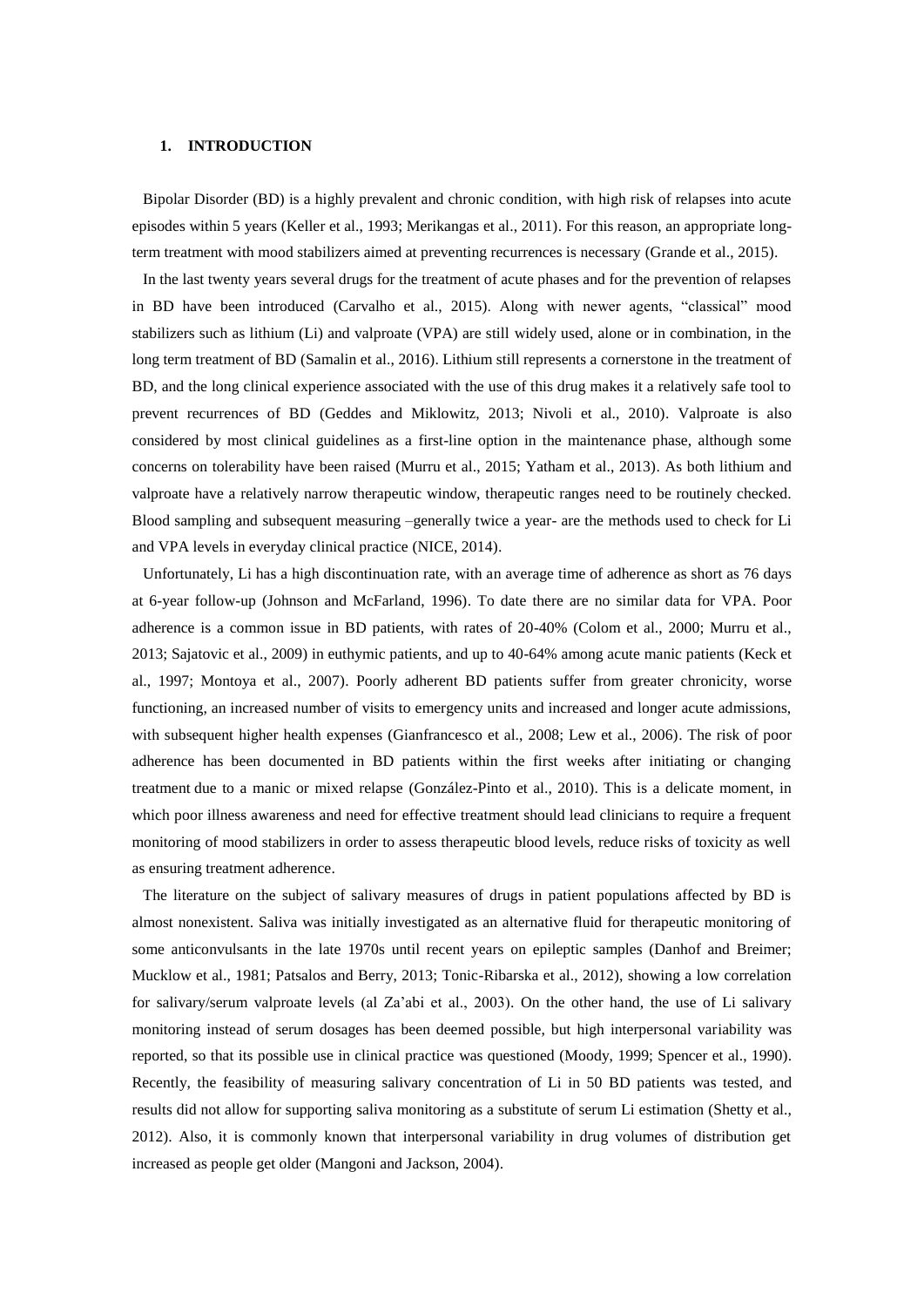The aim of the present study was to evaluate the bioequivalence of salivary and blood levels of Li and VPA in a sample of adult BD patients. Secondarily, Li bioequivalence in saliva and serum was evaluated across different patients' lifespans.

## **2. EXPERIMENTAL PROCEDURES**

# 2.1 Subjects and study design

A study on the correlation between serum and salivary levels of lithium and valproate was performed in a group of BD patients who attend the Bipolar Disorder Unit of the Hospital Clínic of Barcelona.

Inclusion criteria were: 1. A diagnosis of BD, type I, II or NOS (American Psychiatric Association, 2000). 2. Age between 10 and 80 years old. 3. Being on maintenance treatment, in mono- or polytherapy, with lithium or valproate, and stable on treatment with Li or VPA for at least 4 weeks. 4. Not with signs, symptoms or actual history suggesting ongoing dehydration. 5. Renal function within normal limits. 6. Written informed consent provided. Exclusion criteria referred to factors possibly modulating volume distribution or excretion of the studied drugs: 1. Factors affecting normal salivary secretion (active oral infections, occasional or chronic xerostomia). 2. Alcohol consumption. 3. Pregnancy. 4. Drugs affecting Li/VPA pharmacokinetics such as those significantly affecting extracellular water or kidney function. 5. Concurrent urinary tract infection.

As a secondary objective of the study was to evaluate the effect of age in saliva-blood lithium concentrations, we recruited 5 patients aged under 18.

## 2.2 Procedure

A single visit for each patient was scheduled, in which salivary and blood sample were taken. Patients were asked to fast since the night before. All extractions were performed by a nurse. Serum levels were extracted by standard procedure. Saliva was collected by chewing parafilm wax for 1 min before spitting into tubes **(**Salivette ® SARSTEDT). After centrifugation, the saliva samples were stored in a freezer (- 20ºC) before analysis at the Centre de Diagnòstic Biomédic, Hospital Clinic Barcelona.

#### 2.3 Analytical methods

Lithium in serum and in salivary fluid was determined by means of an electrolyte analyzer AVL 9180, using an adapted procedure based in a classic direct potentiometric method (Bertholf et al., 1988), and by means of a Perkin-Elmer AA 200 atomic absorption spectrophotometer, after appropriate dilutions with deionized water (Shetty et al., 2012). For potentiometric method, all samples of saliva were pre-treated with *NaCl* 0.5 mol/L as a matrix modifier. The accuracy and precision of the results in salivary fluid were assessed by a simultaneous analysis of two pool of saliva with a mean lithium concentration of 1.2 and 2.5 mEq/L. The coefficient of variation "between -day" was 0.046 and "within-run" was 0.014. For the results in serum, the accuracy and precision were assessed by a simultaneous analysis of the standard reference material ISE-trol Quality Control Level I, II and III for Roche AVL 9180. The coefficient of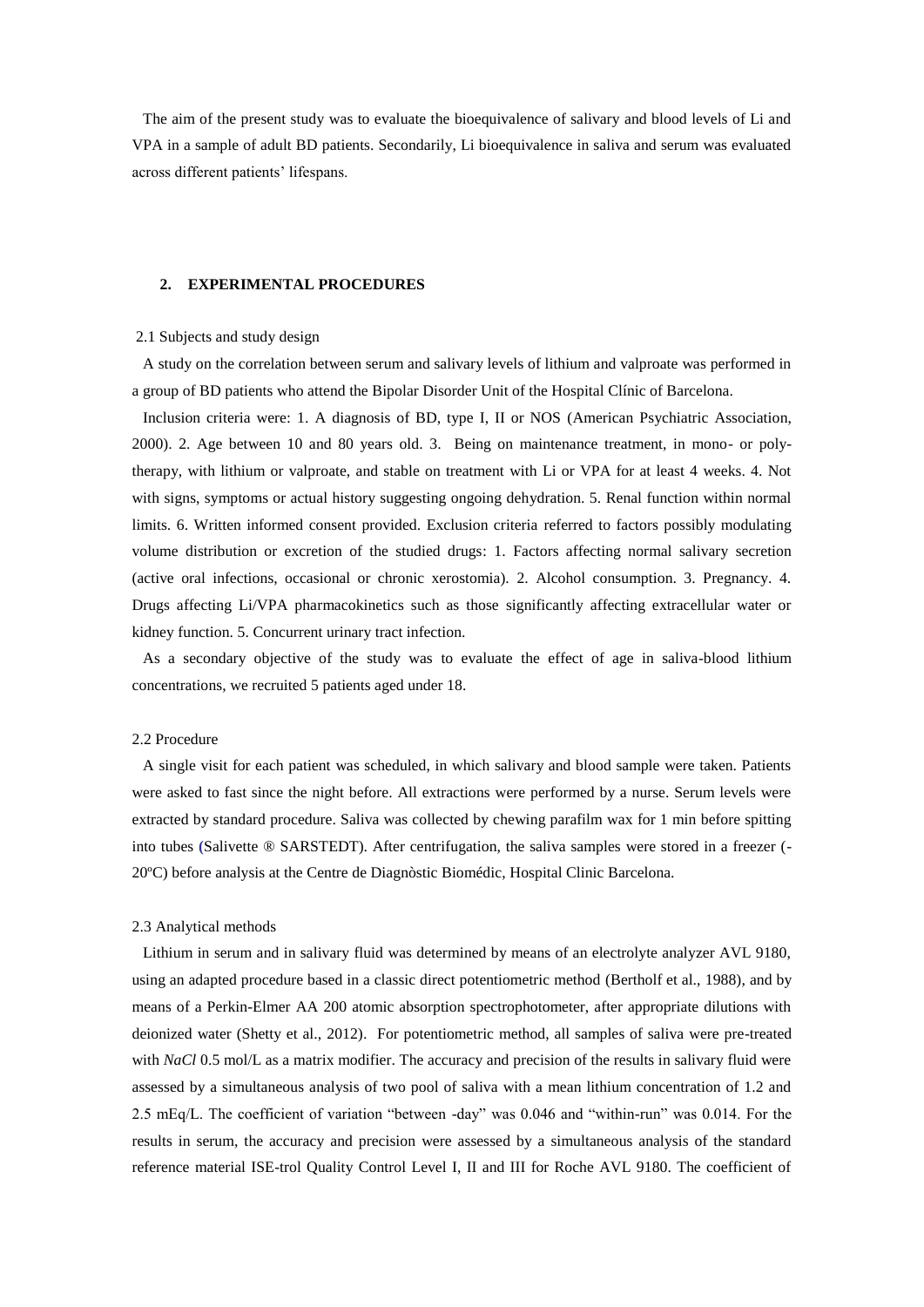variation between the series was 0.034 and within the series was 0.015. The within-run imprecision (CVw) was obtained by measuring the reference material 5 times within two hours and the interserial imprecision (CVb) was obtained by measuring this material over a period of 10 consecutive days. The limit of detection (LOD) was 0.03 mEq/L and the limit of quantification (LOQ) was 0.1 mEq/L.

Valproic acid concentration in serum is measured with a homogeneous particle enhanced turbidimetric inhibitioninmunoassay method on the Dimension EXL System. The Assay reagent, reference and provider are: VALP Dimension EXL, Ref DF78, Siemens Diagnostics (Newark, DE 19714 USA). This method has a detection limit of 3 mg  $/L$  that invalidates its use in saliva samples. In order to improve it, some modifications on the procedure were performed which involved an increase on the amount of pipetted sample and value change of the calibrators. Once these modifications were made, the new limit of detection following the recommendations of CLSI1 was estimated. This optimization method showed a notorious improvement of the assay detection limit, decreasing from 3 to 0.4 mg / L.

Saliva samples were measured using the latter method

#### 2.4 Statistical analysis

A sample of 20 subjects would yield 80% power for detecting an effect size of at least 0.6 using the test for dependent correlations with a significance level of 0.05. Nonetheless, given the high dispersion of VPA measures observed, after an *interim* analysis it was decided to interrupt VPA patients enrollment.

Data on Li or VPA concentrations were subjected to conventional methods of statistical analysis. Correlations were calculated with Pearson Product Moment Correlation (Pearson's r) in an interim analysis. Age was controlled with partial correlation technique. Statistical analyses were performed with SPSS software (ver 19.0).

### 2.5 Ethical aspects

The protocol of the study was approved by the Hospital Ethical Committee, after a consultation to the Spanish Agency of Drugs and Health-Related Products (AEMPS). Patients had to give a signed written informed consent in order to participate in the study.

#### **3. RESULTS**

A total of 50 patients (38 on Li and 12 on VPA) were enrolled in the present cross-sectional study. Among these, 27 (54%) were female, 46 (92%) were diagnosed with BD type I and 4 (8%) with BD type II. Characteristics of the sample and sample mean serum and salivary concentrations of Li and VPA are presented in tab. 1.

 The concentrations of Li in saliva were higher than those in serum. The scatter plot of Li salivary versus serum free concentrations (Fig. 1) revealed a good linear relationship (correlation coefficient,  $r = 0.767$ , p  $< 0.001$ ) in the present sample. Lithium sample showed no partial correlation with age (age  $r=0.147$ , p=0.380). Child and adolescent patients (aged 16, 12, 15, 13 and 17) showed the same behavior regarding Li concentrations than adult patients.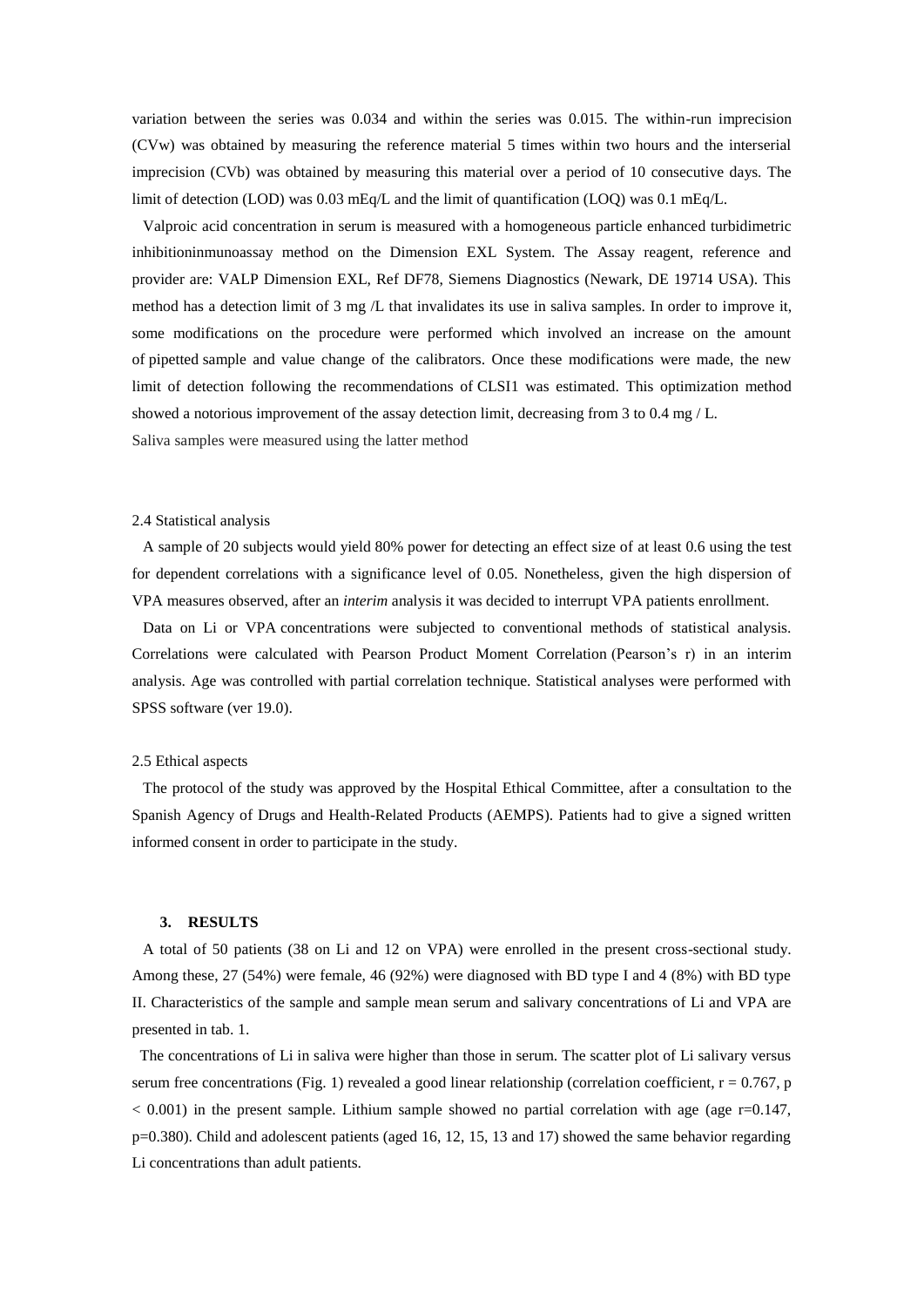The scatter plot of VPA salivary versus serum free concentrations (Fig.2.) did not allow for an assessment of a blood-saliva bioequivalence due to a high variability in salivary measures  $(r=0.123,$ p=0.704).

#### **4. DISCUSSION**

This cross-sectional study was aimed at assessing the possible bioequivalence of Li and VPA salivary measures to their respective concentrations in serum.

High correlation was found between Li salivary and serum concentrations, coherently with previous studies in the field (Ben-Aryeh et al., 1984; El-Mallakh et al., 2004; Neu et al., 1975; Verghese et al., 1977). As human saliva has two major components, an aqueous fraction and a mucinous mucopolysaccharide fraction (Leppi and Spicer, 1966), the removal of the mucionous component from saliva by filtration in modern measurements bears an increased degree of correlation between serum and salivary Li (El-Mallakh et al., 2004). These findings seems at odds with the scant attention given to this monitoring possibility after the positive studies published in the 70s (Mathew et al., 1979; Sims et al., 1978). A possible explanation is that several factors contribute to the variability of salivary Li concentrations, possibly difficulting the implementation of salivary measurements into clinical practice. These include Li ion concentration in blood, stimulation of salivary glands, co-occurring medical conditions or treatments (Spencer et al., 1990; Spring and Spirtes, 1969). For instance, alimentary aspects, concurrent use of drugs affecting kidney function or acute infective kidney conditions could represent an obstacle in the implementation of Li salivary measurements into clinical practice (Thomsen and Schou, 1999).

Several recent findings in the sampling and analytical methods, as well as the growing interest in free drug concentrations, provide a new impetus for salivary measurement for a quick and non-invasive monitoring of therapeutic levels of mood stabilizers treatments for BD patients. For this reason, alongside with Li, we decided to investigate the possible salivary bioequivalence of VPA too, with an improved methodology that allowed for greater detectability. In the present study, no significant correlation between VPA salivary and serum concentrations was found. In previous studies, either strong or weak association for VPA levels in both serum and saliva were reported, so that a significant correlation of saliva levels with serum levels of VPA was deemed possible (Soldin, 1999) or not (Liu and Delgado, 1999; Patsalos et al., 2008; Patsalos and Berry, 2013), depending on the type of analytical approach used. It is possible that the poor association between VPA concentration in serum and saliva can be due to differences in the rate of metabolization of the drug and the heterogeneity of the population, similarly to what happens in epileptic populations (Dwivedi et al., 2015). In the Dwivedi and cols study, a significant correlation was found between saliva and free serum VPA concentration, but the analysis of free serum VPA (serum or saliva) requires specialized laboratory techniques that may not be available in many hospital laboratories, limiting this possibility due to cost-effectiveness considerations (Dwivedi et al., 2015).

#### 4.1 Clinical applicability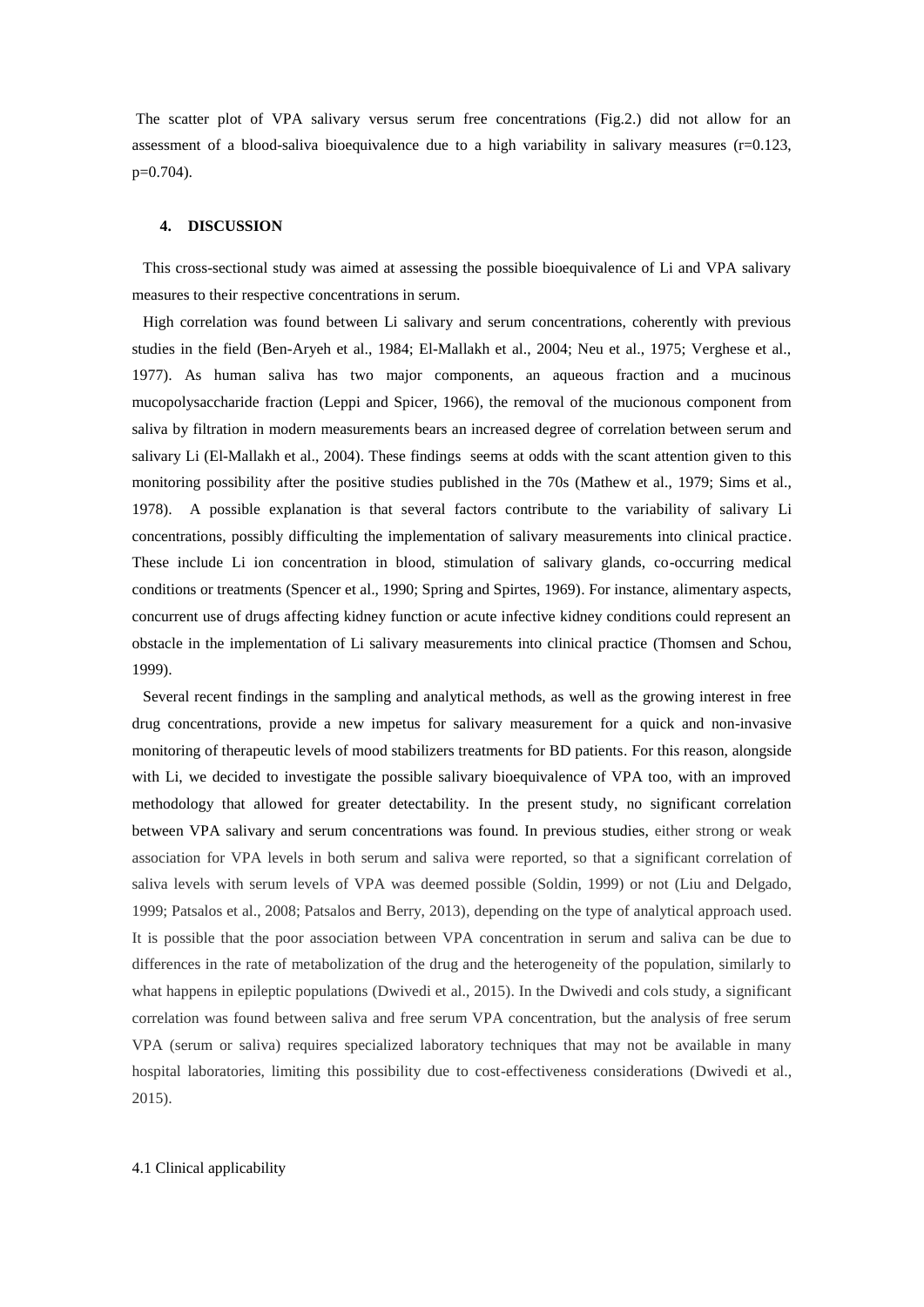Based on the results of the present bioequivalence study, Li-treated, but not VPA-treated, patients could benefit from the easy and quick measurement represented by salivary measurements. The advantages of salivary measures are the rapid patient administration and the non-invasive nature of the method. Salivary measurement of Li can be an option for unscheduled concentration esteems, giving the clinician a more reliable measures of patients' true status of adherence to pharmacological treatment, at all ages, as compared to the routinely scheduled lab tests.

As previously said, patients affected by BD are at risk of poor treatment adherence. Interestingly, patients for whom Li and VPA are more effective in maintenance treatment, i.e. with manic predominant polarity (Carvalho et al., 2014; Colom et al., 2006; Popovic et al., 2012; Samalin et al., 2016) are also more often poorly adherent to treatments and usually have a worse course of illness (Martinez-Aran et al., 2009; Murru et al., 2013). Predominant polarity has relevant therapeutic implications and is likely to be included in future editions of DSM (Carvalho et al., 2015; Colom et al., 2015; Vieta, 2016).

It is widely known that individuals with high levels of needle fear who also have chronic health conditions requiring injections (e.g., diabetes or multiple sclerosis) represent a particularly vulnerable group requiring special attention to this aspect, in order to maximize adherence to their medical regimen and avoid negative health effects (Mohr et al., 2001; Wright et al., 2009). In addition to the aforementioned comfort of procedure, salivary measure may thus reduce potential resistance to treatment in those people with a needle fear, a condition which prevalence in the general population ranges from 3- 4.5% (LeBeau et al., 2010) for clinically relevant phobia up to approximately 10% for diagnostic subthreshold fear (Taddio et al., 2012). This condition may be especially prevalent and play a major role in children/young adults attitude towards treatment, similarly to what observed in other chronic conditions (Cemeroglu et al., 2015).

#### **5. CONCLUSIONS**

Lithium, but not valproate, presents with a high correlation in salivary and serum measurement. This potentially opens the door to a routine clinical use of salivary measures that could grant, in appropriate subpopulations of patients affected by BD, a feasible, non-invasive method to help assessing adherence to treatment. In future, studies assessing the non-inferiority of Li salivary concentration measurements, compared to standard serum dosing procedures, should be performed, in order to understand the possible application to everyday practice.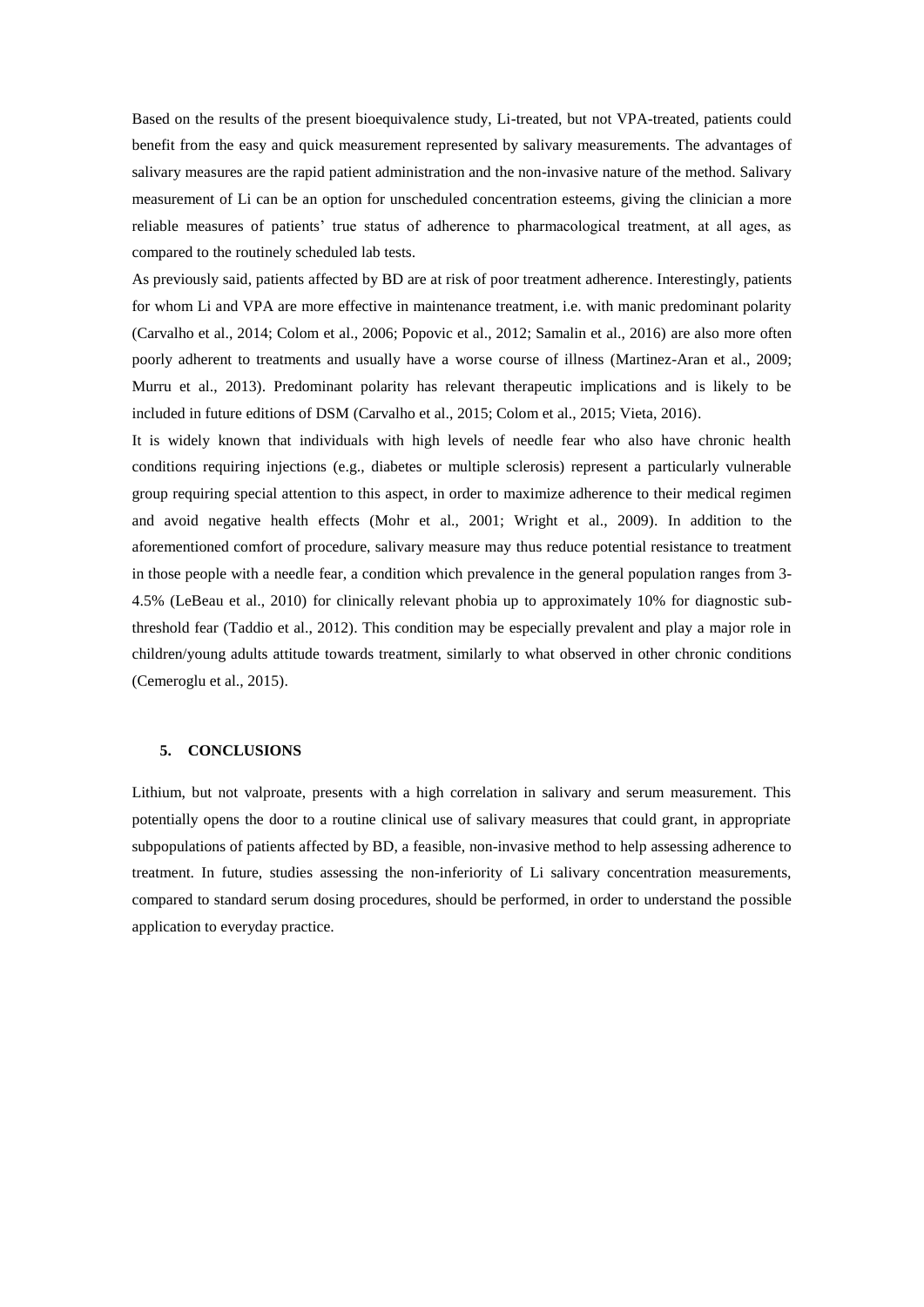## **REFERENCES**

- al Za'abi, M., Deleu, D., Batchelor, C., 2003. Salivary free concentrations of anti-epileptic drugs: an evaluation in a routine clinical setting. Acta Neurol. Belg. 103, 19–23.
- American Psychiatric Association, 2000. DSM-IV-TR: Diagnostic and Statistical Manual of Mental Disorders, IV Edition. ed. APA, Washington DC. doi:10.1001/jama.1994.03520100096046
- Ben-Aryeh, H., Laor, R., Szargel, R., Gutman, D., Naon, H., Pascal, M., Hefetz, A., 1984. Saliva for monitoring of patients with primary affective disorders. Isr. J. Med. Sci. 20, 197–201.
- Bertholf, R.L., Savory, M.G., Winborne, K.H., Hundley, J.C., Plummer, G.M., Savory, J., 1988. Lithium determined in serum with an ion-selective electrode. Clin. Chem. 34, 1500–2.
- Carvalho, A.F., McIntyre, R.S., Dimelis, D., Gonda, X., Berk, M., Nunes-Neto, P.R., Cha, D.S., Hyphantis, T.N., Angst, J., Fountoulakis, K.N., 2014. Predominant polarity as a course specifier for bipolar disorder: A systematic review. J. Affect. Disord. 163, 56–64. doi:10.1016/j.jad.2014.03.035
- Carvalho, A.F., Quevedo, J., McIntyre, R.S., Soeiro-de-Souza, M.G., Fountoulakis, K.N., Berk, M., Hyphantis, T.N., Vieta, E., 2015. Treatment Implications of Predominant Polarity and the Polarity Index: A Comprehensive Review. Int. J. Neuropsychopharmacol. 18, pyu079-pyu079. doi:10.1093/ijnp/pyu079
- Cemeroglu, A.P., Can, A., Davis, A.T., Cemeroglu, O., Kleis, L., Daniel, M.S., Bustraan, J., Koehler, T.J., 2015. Fear of needles in children with type 1 diabetes mellitus on multiple daily injections and continuous subcutaneous insulin infusion. Endocr. Pract. 21, 46–53. doi:10.4158/EP14252.OR
- Colom, F., Vieta, E., Daban, C., Pacchiarotti, I., Sánchez-Moreno, J., 2006. Clinical and therapeutic implications of predominant polarity in bipolar disorder. J. Affect. Disord. 93, 13–7. doi:10.1016/j.jad.2006.01.032
- Colom, F., Vieta, E., Martínez-Arán, A., Reinares, M., Benabarre, A., Gastó, C., 2000. Clinical factors associated with treatment noncompliance in euthymic bipolar patients. J. Clin. Psychiatry 61, 549– 55.
- Colom, F., Vieta, E., Suppes, T., 2015. Predominant polarity in bipolar disorders: refining or redefining diagnosis? Acta Psychiatr. Scand. 132, 324–6. doi:10.1111/acps.12503
- Danhof, M., Breimer, D.D.,. Therapeutic drug monitoring in saliva. Clin. Pharmacokinet. 3, 39–57.
- Dwivedi, R., Gupta, Y.K., Singh, M., Joshi, R., Tiwari, P., Kaleekal, T., Tripathi, M., 2015. Correlation of saliva and serum free valproic acid concentrations in persons with epilepsy. Seizure 25, 187–90. doi:10.1016/j.seizure.2014.10.010
- El-Mallakh, R.S., Linder, M., Valdes, R., Looney, S., 2004. Dialysis of saliva improves accuracy of saliva lithium determinations. Bipolar Disord. 6, 87–9.
- Geddes, J.R., Miklowitz, D.J., 2013. Treatment of bipolar disorder. Lancet (London, England) 381, 1672– 82. doi:10.1016/S0140-6736(13)60857-0
- Gianfrancesco, F.D., Sajatovic, M., Rajagopalan, K., Wang, R.-H., 2008. Antipsychotic treatment adherence and associated mental health care use among individuals with bipolar disorder. Clin. Ther. 30, 1358–74.
- González-Pinto, A., Reed, C., Novick, D., Bertsch, J., Haro, J.M., 2010. Assessment of medication adherence in a cohort of patients with bipolar disorder. Pharmacopsychiatry 43, 263–70.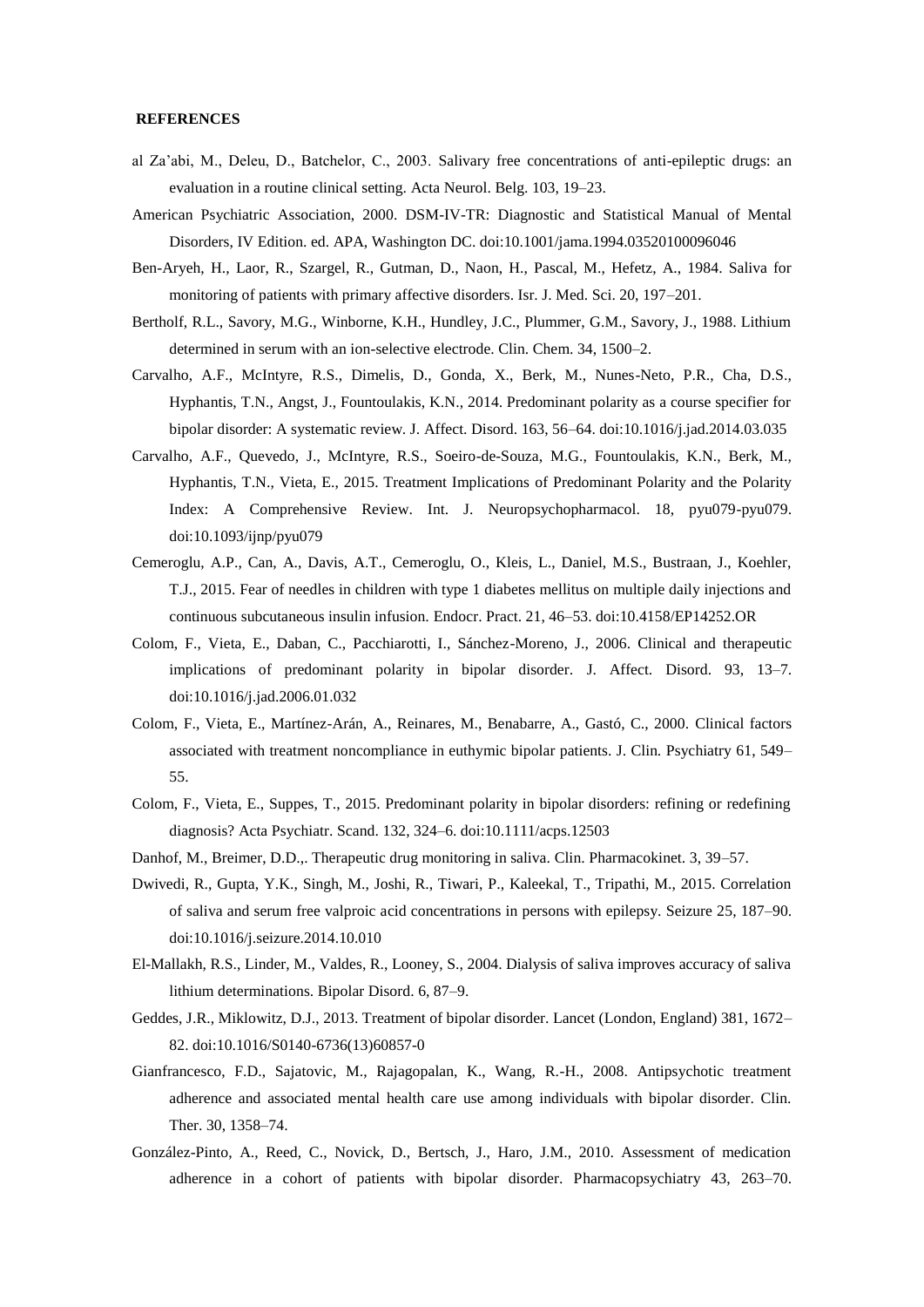doi:10.1055/s-0030-1263169

- Grande, I., Berk, M., Birmaher, B., Vieta, E., 2015. Bipolar disorder. Lancet (London, England). doi:10.1016/S0140-6736(15)00241-X
- Johnson, R.E., McFarland, B.H., 1996. Lithium use and discontinuation in a health maintenance organization. Am. J. Psychiatry 153, 993–1000.
- Keck, P.E., McElroy, S.L., Strakowski, S.M., Bourne, M.L., West, S.A., 1997. Compliance with maintenance treatment in bipolar disorder. Psychopharmacol. Bull. 33, 87–91.
- Keller, M.B., Lavori, P.W., Coryell, W., Endicott, J., Mueller, T.I., 1993. Bipolar I: a five-year prospective follow-up. J. Nerv. Ment. Dis. 181, 238–45.
- LeBeau, R.T., Glenn, D., Liao, B., Wittchen, H.-U., Beesdo-Baum, K., Ollendick, T., Craske, M.G., 2010. Specific phobia: a review of DSM-IV specific phobia and preliminary recommendations for DSM-V. Depress. Anxiety 27, 148–67. doi:10.1002/da.20655
- Leppi, T.J., Spicer, S.S., 1966. The histochemistry of mucins in certain primate salivary glands. Am. J. Anat. 118, 833–59. doi:10.1002/aja.1001180310
- Lew, K.H., Chang, E.Y., Rajagopalan, K., Knoth, R.L., 2006. The effect of medication adherence on health care utilization in bipolar disorder. Manag. Care Interface 19, 41–6.
- Liu, H., Delgado, M.R., 1999. Therapeutic drug concentration monitoring using saliva samples. Focus on anticonvulsants. Clin. Pharmacokinet. 36, 453–70. doi:10.2165/00003088-199936060-00006
- Mangoni, A.A., Jackson, S.H.D., 2004. Age-related changes in pharmacokinetics and pharmacodynamics: basic principles and practical applications. Br. J. Clin. Pharmacol. 57, 6–14.
- Martinez-Aran, A., Scott, J., Colom, F., Torrent, C., Tabares-Seisdedos, R., Daban, C., Leboyer, M., Henry, C., Goodwin, G.M., Gonzalez-Pinto, A., Cruz, N., Sanchez-Moreno, J., Vieta, E., 2009. Treatment nonadherence and neurocognitive impairment in bipolar disorder. J. Clin. Psychiatry 70, 1017–23. doi:10.4088/JCP.08m04408
- Mathew, R.J., Claghorn, J.L., Fenimore, D., Davis, C., Weinman, M., 1979. Saliva lithium and lithium therapy. Am. J. Psychiatry 136, 851. doi:10.1176/ajp.136.6.851
- Merikangas, K.R., Jin, R., He, J.-P., Kessler, R.C., Lee, S., Sampson, N.A., Viana, M.C., Andrade, L.H., Hu, C., Karam, E.G., Ladea, M., Medina-Mora, M.E., Ono, Y., Posada-Villa, J., Sagar, R., Wells, J.E., Zarkov, Z., 2011. Prevalence and correlates of bipolar spectrum disorder in the world mental health survey initiative. Arch. Gen. Psychiatry 68, 241-51. doi:10.1001/archgenpsychiatry.2011.12
- Mohr, D.C., Boudewyn, A.C., Likosky, W., Levine, E., Goodkin, D.E., 2001. Injectable medication for the treatment of multiple sclerosis: the influence of self-efficacy expectations and injection anxiety on adherence and ability to self-inject. Ann. Behav. Med. 23, 125–32.
- Montoya, A., Pérez Sánchez Toledo, J., Gilaberte, I., González-Pinto, A., Haro, J.M., Vieta, E., Tohen, M., 2007. Patterns of drug treatment for manic episode in the clinical practice. Outcomes of the Spanish sample in the EMBLEM Study. Actas españolas Psiquiatr. 35, 315–22.
- Moody, J.P., 1999. Biologic variation of serum and salivary lithium. Ther. Drug Monit. 21, 97–101.
- Mucklow, J.C., Bacon, C.J., Hierons, A.M., Webb, J.K., Rawlins, M.D., 1981. Monitoring of phenobarbitone and phenytoin therapy in small children by salivary samples. Ther. Drug Monit. 3, 275–7.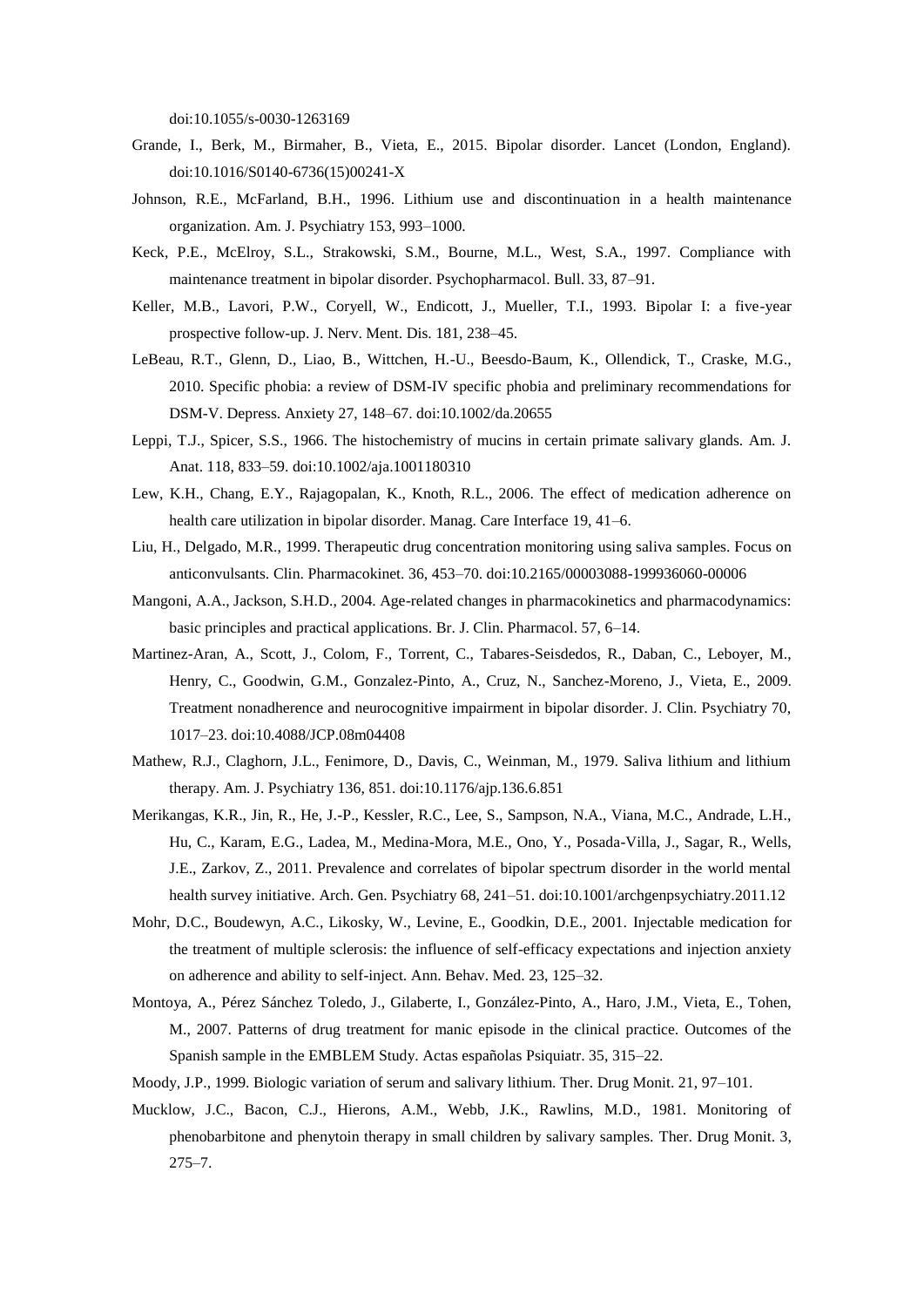- Murru, A., Pacchiarotti, I., Amann, B.L., Nivoli, A.M.A., Vieta, E., Colom, F., 2013. Treatment adherence in bipolar i and schizoaffective disorder, bipolar type. J. Affect. Disord. 151, 1003–1008.
- Murru, A., Popovic, D., Pacchiarotti, I., Hidalgo, D., León-Caballero, J., Vieta, E., 2015. Management of Adverse Effects of Mood Stabilizers. Curr. Psychiatry Rep. 17, 603. doi:10.1007/s11920-015-0603 z
- Neu, C., DiMascio, A., Williams, D., 1975. Saliva lithium levels: clinical applications. Am. J. Psychiatry 132, 66–8. doi:10.1176/ajp.132.1.66
- NICE, 2014. Bipolar disorder: the assessment and management of bipolar disorder in adults, children and young people in primary and secondary care, NICE guide. ed. National Collaborating Centre for Mental Health, London.
- Nivoli, A.M.A., Murru, A., Vieta, E., 2010. Lithium: Still a cornerstone in the long-term treatment in bipolar disorder? Neuropsychobiology.
- Pacchiarotti, I., León-Caballero, J., Murru, A., Verdolini, N., Furio, M.A., Pancheri, C., Valentí, M., Samalin, L., Roigé, E.S., González-Pinto, A., Montes, J.M., Benabarre, A., Crespo, J.M., de Dios Perrino, C., Goikolea, J.M., Gutiérrez-Rojas, L., Carvalho, A.F., Vieta, E., 2016. Mood stabilizers and antipsychotics during breastfeeding: Focus on bipolar disorder. Eur. Neuropsychopharmacol. 26, 1562–1578. doi:10.1016/j.euroneuro.2016.08.008
- Patsalos, P.N., Berry, D.J., 2013. Therapeutic Drug Monitoring of Antiepileptic Drugs by Use of Saliva. Ther. Drug Monit. 35, 4–29. doi:10.1097/FTD.0b013e31827c11e7
- Patsalos, P.N., Berry, D.J., Bourgeois, B.F.D., Cloyd, J.C., Glauser, T.A., Johannessen, S.I., Leppik, I.E., Tomson, T., Perucca, E., 2008. Antiepileptic drugs--best practice guidelines for therapeutic drug monitoring: a position paper by the subcommission on therapeutic drug monitoring, ILAE Commission on Therapeutic Strategies. Epilepsia 49, 1239–76. doi:10.1111/j.1528- 1167.2008.01561.x
- Pérez-Castelló, I., Mangas-Sanjuan, V., González-García, I., Gonzalez-Alvarez, I., Bermejo, M., Marco-Garbayo, J.L., Trocóniz, I.F., 2016. Population pharmacokinetic model of lithium and drug compliance assessment. Eur. Neuropsychopharmacol. 26, 1868–1876. doi:10.1016/j.euroneuro.2016.11.005
- Popovic, D., Reinares, M., Goikolea, J.M., Bonnin, C.M., Gonzalez-Pinto, A., Vieta, E., 2012. Polarity index of pharmacological agents used for maintenance treatment of bipolar disorder. Eur. Neuropsychopharmacol. 22, 339–46. doi:10.1016/j.euroneuro.2011.09.008
- Sajatovic, M., Ignacio, R. V, West, J.A., Cassidy, K.A., Safavi, R., Kilbourne, A.M., Blow, F.C., 2009. Predictors of nonadherence among individuals with bipolar disorder receiving treatment in a community mental health clinic. Compr. Psychiatry 50, 100–7. doi:10.1016/j.comppsych.2008.06.008
- Samalin, L., Murru, A., Vieta, E., 2016. Management of inter-episodic periods in patients with bipolar disorder. Expert Rev. Neurother. 1–12. doi:10.1080/14737175.2016.1176530
- Shetty, S.J., Desai, P.B., Patil, N.M., Nayak, R.B., 2012. Relationship between serum lithium, salivary lithium, and urinary lithium in patients on lithium therapy. Biol. Trace Elem. Res. 147, 59–62. doi:10.1007/s12011-011-9295-3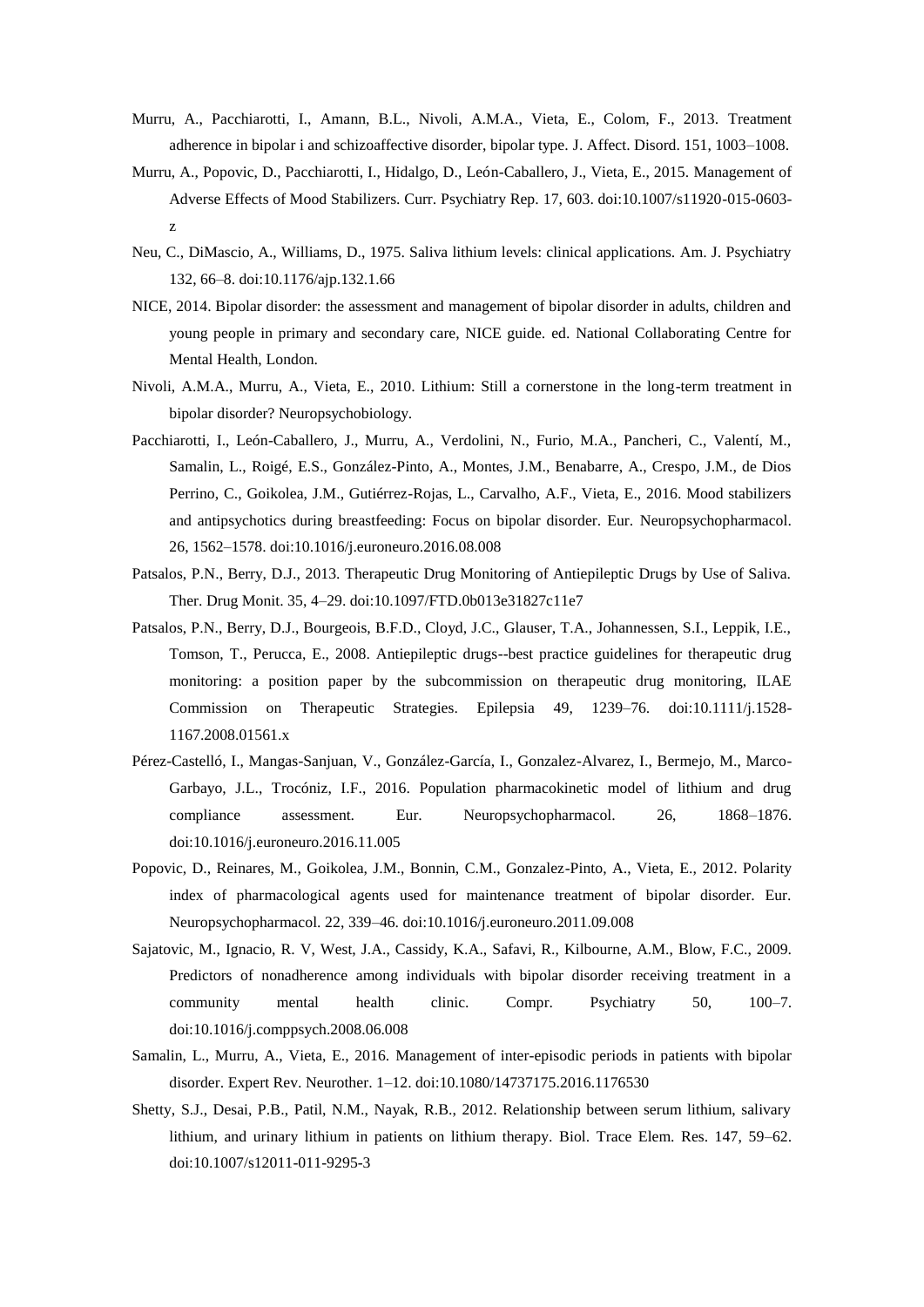- Sims, A., White, A.C., Garvey, K., 1978. Problems associated with the analysis and interpretation of saliva lithium. Br. J. Psychiatry 132, 152–4.
- Soldin, S.J., 1999. Free drug measurements. When and why? An overview. Arch. Pathol. Lab. Med. 123, 822–3. doi:10.1043/0003-9985(1999)123<0822:FDM>2.0.CO;2
- Spencer, E.K., Campbell, M., Adams, P., Perry, R., Choroco, M.C., Padron-Gayol, M., Small, A.M., 1990. Saliva and serum lithium monitoring in hospitalized children. Psychopharmacol. Bull. 26, 239–43.
- Spring, K.R., Spirtes, M.A., 1969. Salivary excretion of lithium. I. Human parotid and submaxillary secretions. J. Dent. Res. 48, 546–9.
- Taddio, A., Ipp, M., Thivakaran, S., Jamal, A., Parikh, C., Smart, S., Sovran, J., Stphens, D., Katz, J., 2012. Survey of the prevalence of immunization non-compliance due to needle fears in children and adults. Vaccine 30, 4807–4812.
- Thomsen, K., Schou, M., 1999. Avoidance of lithium intoxication: advice based on knowledge about the renal lithium clearance under various circumstances. Pharmacopsychiatry 32, 83–6. doi:10.1055/s-2007-979199
- Tondo, L., Abramowicz, M., Alda, M., Bauer, M., Bocchetta, A., Bolzani, L., Calkin, C. V., Chillotti, C., Hidalgo-Mazzei, D., Manchia, M., Müller-Oerlinghausen, B., Murru, A., Perugi, G., Pinna, M., Quaranta, G., Reginaldi, D., Reif, A., Ritter, P., Rybakowski, J.K., Saiger, D., Sani, G., Selle, V., Stamm, T., Vázquez, G.H., Veeh, J., Vieta, E., Baldessarini, R.J., 2017. Long-term lithium treatment in bipolar disorder: effects on glomerular filtration rate and other metabolic parameters. Int. J. Bipolar Disord. 5, 27. doi:10.1186/s40345-017-0096-2
- Tonic-Ribarska, J., Haxhiu, A., Sterjev, Z., Kiteva, G., Suturkova, L., Trajkovic-Jolevska, S., 2012. Development and validation of a bioanalytical LC-UV method with solid-phase extraction for determination of valproic acid in saliva. Acta Pharm. 62, 211–20. doi:10.2478/v10007-012-0015-0
- Velligan, D.I., Weiden, P.J., Sajatovic, M., Scott, J., Carpenter, D., Ross, R., Docherty, J.P., 2009. The expert consensus guideline series: adherence problems in patients with serious and persistent mental illness. J. Clin. Psychiatry 70 Suppl 4, 1-46–8.
- Verghese, A., Indrani, N., Kuruvilla, K., Hill, P.G., 1977. Usefulness of saliva lithium estimation. Br. J. Psychiatry 130, 148–50.
- Vieta, E., 2016. DSM-5.1. Acta Psychiatr. Scand. 134, 187–8. doi:10.1111/acps.12624
- Wright, S., Yelland, M., Heathcote, K., Ng, S.-K., Wright, G., 2009. Fear of needles--nature and prevalence in general practice. Aust. Fam. Physician 38, 172–6.
- Yatham, L.N., Kennedy, S.H., Parikh, S. V, Schaffer, A., Beaulieu, S., Alda, M., O'Donovan, C., Macqueen, G., McIntyre, R.S., Sharma, V., Ravindran, A., Young, L.T., Milev, R., Bond, D.J., Frey, B.N., Goldstein, B.I., Lafer, B., Birmaher, B., Ha, K., Nolen, W.A., Berk, M., 2013. Canadian Network for Mood and Anxiety Treatments (CANMAT) and International Society for Bipolar Disorders (ISBD) collaborative update of CANMAT guidelines for the management of patients with bipolar disorder: update 2013. Bipolar Disord. 15, 1–44. doi:10.1111/bdi.12025